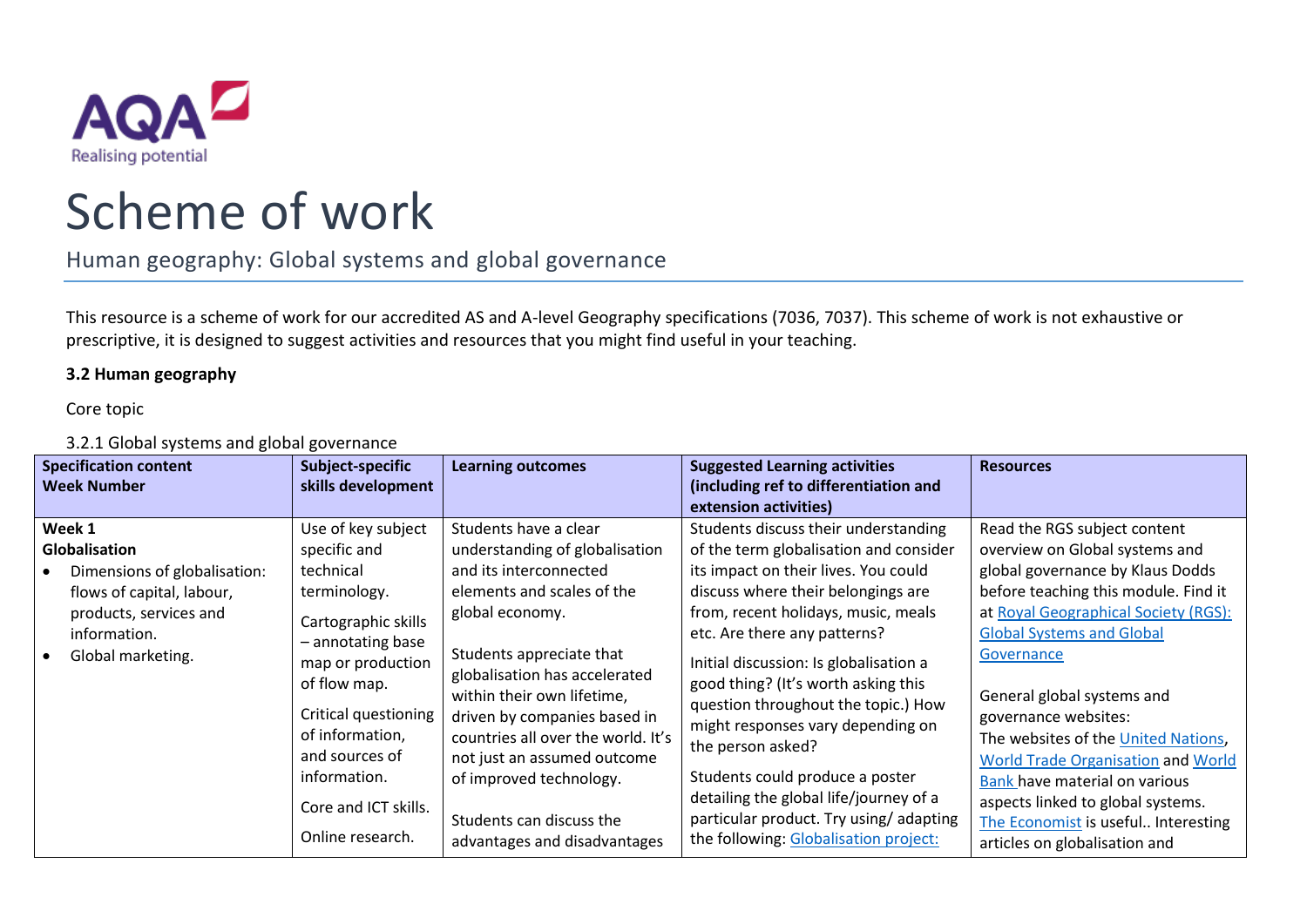|                                                                                                                                                                                                          | Potential for                                                                                                               | of globalisation.                                                                                                                                                        | Follow that product!                                                                                                                                                                                                                                                                                                                                                                                                                                                                                                                                                                                                                                                                                                                                                                                           | development can be found at Global                                                                                                                                                                                                                                                                                                                                                                                                                                                                                                                                                                                                                                                                                  |
|----------------------------------------------------------------------------------------------------------------------------------------------------------------------------------------------------------|-----------------------------------------------------------------------------------------------------------------------------|--------------------------------------------------------------------------------------------------------------------------------------------------------------------------|----------------------------------------------------------------------------------------------------------------------------------------------------------------------------------------------------------------------------------------------------------------------------------------------------------------------------------------------------------------------------------------------------------------------------------------------------------------------------------------------------------------------------------------------------------------------------------------------------------------------------------------------------------------------------------------------------------------------------------------------------------------------------------------------------------------|---------------------------------------------------------------------------------------------------------------------------------------------------------------------------------------------------------------------------------------------------------------------------------------------------------------------------------------------------------------------------------------------------------------------------------------------------------------------------------------------------------------------------------------------------------------------------------------------------------------------------------------------------------------------------------------------------------------------|
|                                                                                                                                                                                                          | Fieldwork.                                                                                                                  |                                                                                                                                                                          | When and why has globalisation<br>occurred? The GA have an<br>introductory lesson to globalisation<br>where students discuss these<br>questions and produce a globalisation<br>timeline using a number of key events.<br>Lesson details and resources can be<br>found at RGS: Introducing<br>Globalisation<br><b>Extension:</b> Measuring globalisation -<br>the KOF Index and A.T.Kearney index.<br>Look at factors used to measure<br>globalisation in rankings like these.<br>Fieldwork: Linked to Changing Places,<br>students could follow the example of<br>Doreen Massey and take a walk down<br>the local high street. Does it have<br>chain stores, independent shops, are<br>there signs of different cultures and<br>languages? What are the immediate<br>signs of globalisation in the local area? | Eye<br>International forum on globalisation<br>; Global Issues<br><b>Organisation for Economic</b><br><b>Cooperation and Development</b><br>Gapminder and worldmapper are<br>useful for looking at global issues.<br>This GA webpage details how you<br>can use these websites Gapminder<br>and Worldmapper<br>Townsend, J. (2013) 'Remittances: an<br>economic lifeline' in Geography<br>Review, 26: 4.<br>Jones, P., Comfort, D. and Hillier, D.<br>(2013) 'Data centres and<br>globalisation' in Geography Review,<br>26:3.<br>Adams, K. (2011) 'Hip hop: a culture<br>and globalisation case study' in<br>Geography Review, 25: 2.<br>KOF Index of globalisation resources<br><b>KOF Index of globalisation</b> |
| Week 2<br>Patterns of production,<br>distribution and consumption.<br>Factors in globalisation:<br>$\bullet$<br>developing technologies,<br>systems and relationships<br>including financial, transport, | Use of key subject<br>specific and<br>technical<br>terminology.<br>Critical questioning<br>of information and<br>sources of | Students will recognise that<br>globalisation has led to<br>divisions in patterns of<br>production, distribution and<br>consumption.<br>Students will be able to discuss | Discuss the notion of global shift - the<br>filtering down of manufacturing<br>industry from developed countries to<br>lower wage economies. Why has this<br>happened and what have been the<br>impacts of this? Students could<br>research different industries in the UK                                                                                                                                                                                                                                                                                                                                                                                                                                                                                                                                     | Dicken, P. (2007) Global Shift:<br>Mapping the Changing Contours of<br>the World Economy<br>Look out for newspaper and journal<br>articles on examples and case<br>studies on global shift<br>West, E. (2016) 'Globalisation: what                                                                                                                                                                                                                                                                                                                                                                                                                                                                                  |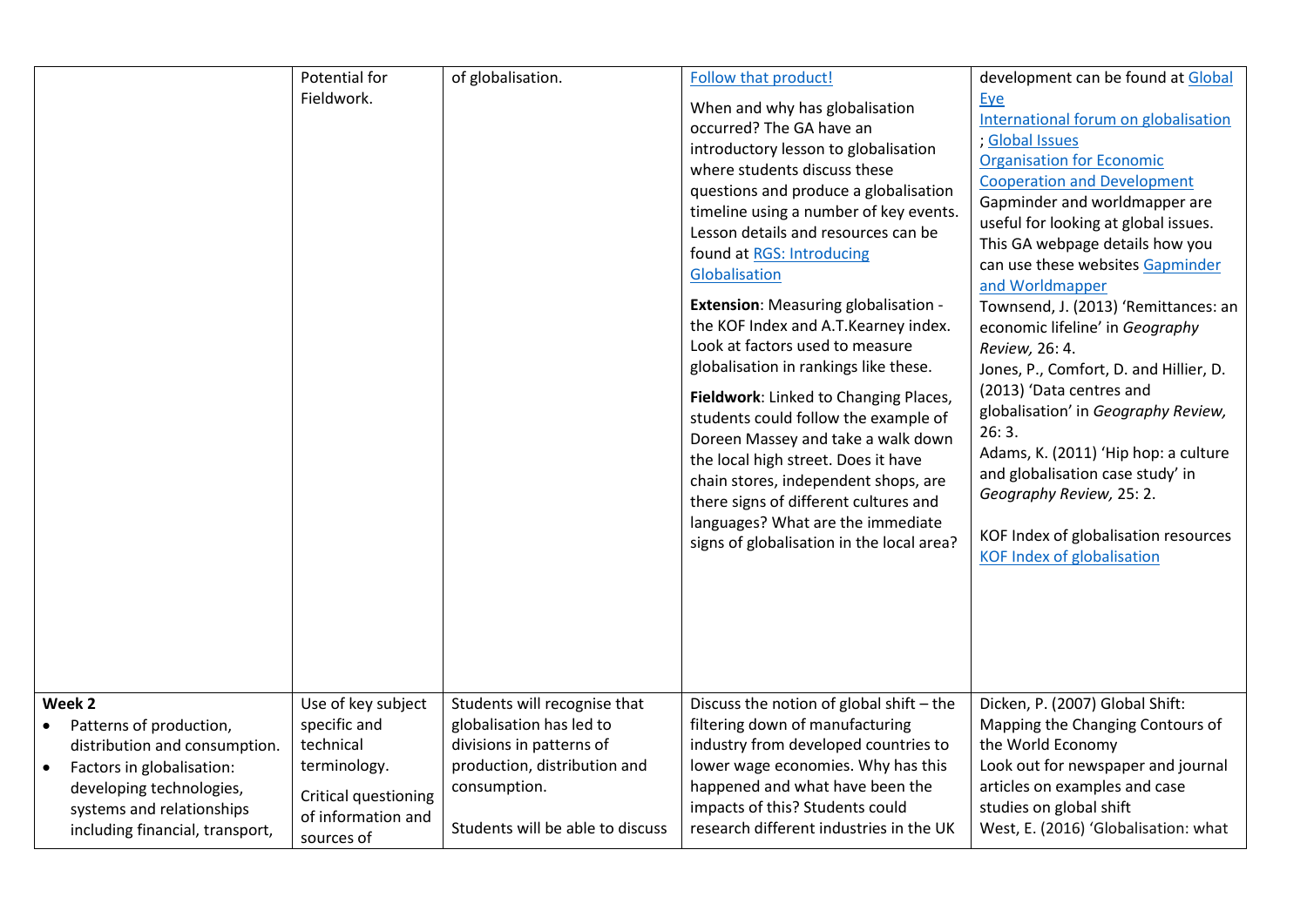| security, communications,<br>management and information<br>systems and trade<br>agreements.                                                                                                                                                                                                                                   | information.<br>Core and ICT skills<br>Online research<br><b>Presentation skills</b><br>Core skills -<br>literacy<br>Cartographic skills<br>- maps showing<br>movement                                  | the factors which have<br>combined to increase the<br>breadth and depth of links<br>between nations and trading<br>groups over the past 30 years.<br>Students will be able to<br>describe and give examples of<br>trading blocs and discuss the<br>advantages and disadvantages<br>of trade agreements between<br>countries. | affected by this movement. (Car<br>manufacturing, steel, Cadburys ).<br>Split group into pairs to research the<br>different factors which have driven<br>globalisation. Each pair could present<br>their findings on one factor? It would<br>be worth the students producing a<br>mind map to summarise the key<br>factors and supporting material.<br>Get students to produce an annotated<br>map to show the global regional<br>trading blocs. Brexit discussion likely<br>here.<br><b>Extended writing opportunity: Discuss</b><br>the main factors that have contributed<br>to the process of globalisation.<br><b>Extension: Discuss the extent to which</b><br>flows of capital, labour, products,<br>services and information are a cause | are the causes?' in Geography<br>Review, 29:3.<br>A summary of information about<br>trading blocs can be found at:<br><b>Economics Online</b><br>Oakes, S. (2015) 'ICT and<br>globalisation' in Geography Review,<br>28:3.<br>Nash, S. (2010) 'The globalisation of<br>services', Geofile, 617.<br>Robert Morris has written an article<br>and provided resources on the role<br>of shipping containers in driving<br>globalisation: Containerisation: The<br>unsung hero of globalisation?<br>Two videos from TED Talks: Rose<br>George 'Inside the secret shipping<br>industry' How containerisation<br>shaped the modern world In 2008,<br>the BBC tracked a shipping container |
|-------------------------------------------------------------------------------------------------------------------------------------------------------------------------------------------------------------------------------------------------------------------------------------------------------------------------------|---------------------------------------------------------------------------------------------------------------------------------------------------------------------------------------------------------|------------------------------------------------------------------------------------------------------------------------------------------------------------------------------------------------------------------------------------------------------------------------------------------------------------------------------|--------------------------------------------------------------------------------------------------------------------------------------------------------------------------------------------------------------------------------------------------------------------------------------------------------------------------------------------------------------------------------------------------------------------------------------------------------------------------------------------------------------------------------------------------------------------------------------------------------------------------------------------------------------------------------------------------------------------------------------------------|------------------------------------------------------------------------------------------------------------------------------------------------------------------------------------------------------------------------------------------------------------------------------------------------------------------------------------------------------------------------------------------------------------------------------------------------------------------------------------------------------------------------------------------------------------------------------------------------------------------------------------------------------------------------------------|
| Week 3<br><b>Global systems</b><br>Form and nature of economic,<br>political, social and<br>environmental<br>interdependence in the<br>contemporary world.<br>Issues associated with<br>$\bullet$<br>unequal flows of people,<br>money, ideas and technology<br>within global systems.<br>Issues associated with<br>$\bullet$ | Core and ICT skills.<br>Online research.<br>Evaluating and<br>presenting findings<br>from research.<br>Lorenz curve line<br>graph and GINI<br>index.<br>Spearman's Rank<br>statistical<br>technique and | Students can explain the role of<br>the World Bank, IMF and World<br>Trade Organisation.<br>Students can discuss the causes<br>and consequences of inequality<br>linked to globalisation.<br>Students can discuss the<br>advantages and disadvantages<br>of globalisation (in more detail<br>and with a more critical eye).  | Research the role of the IMF, World<br>Bank and WTO and assess their role in<br>global systems. What are the main<br>criticisms of these institutions?<br>Lots of resources detail inequality<br>between and within countries. Issues<br>of inequality are discussed in the<br>Contemporary urban environments<br>topic and Changing Places - you could<br>make links here.<br>Inequality related activities (make sure                                                                                                                                                                                                                                                                                                                          | Puddephatt, P. (2016) 'What are<br>localisation, globalisation and<br>sustainability?', Geoactive, 555.<br>Useful websites for the international<br>organisations section:<br><b>World Trade Organisation</b><br><b>World Bank</b><br><b>International Monetary Fund (IMF)</b><br><b>International Panel on Climate</b><br>Change (IPCC)<br><b>BBC profile on the IMF and World</b><br><b>Bank</b><br>Morrish, M (2014) 'The effect of<br>globalisation on population<br>movement', Geofile, 716.                                                                                                                                                                                  |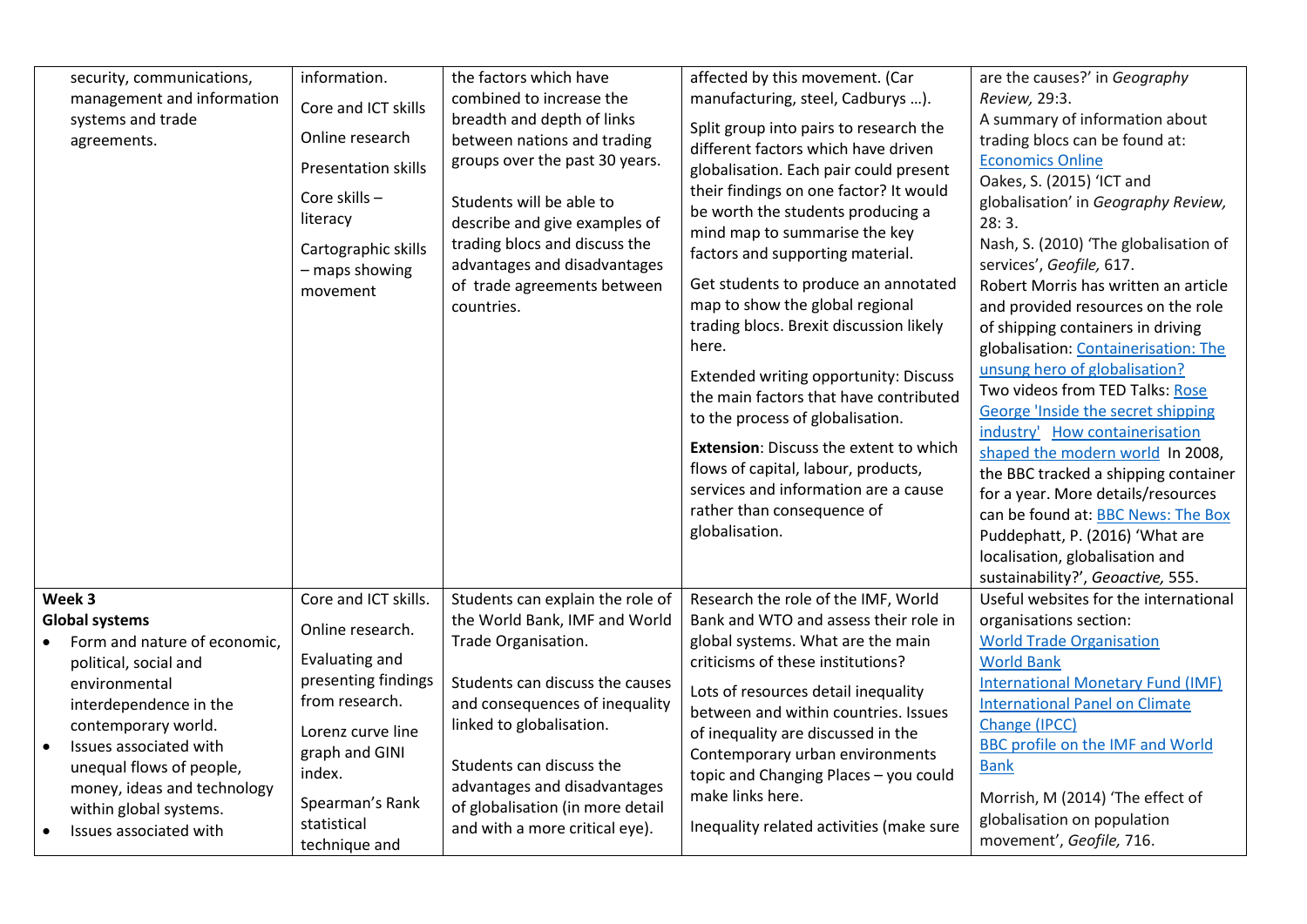| unequal power relations.          | application of     |                                 | to link to globalisation):               |                                        |
|-----------------------------------|--------------------|---------------------------------|------------------------------------------|----------------------------------------|
|                                   |                    |                                 |                                          | West, E. (2016) 'Globalisation: what   |
|                                   | significance test. |                                 | Get students to produce an<br>$\bullet$  | are the causes?' in Geography          |
|                                   |                    |                                 | infographic detailing global             | Review, 29:3.                          |
|                                   |                    |                                 | inequalities using the Oxfam 2016        | 62 people own the same as half the     |
|                                   |                    |                                 | report and other sources.                | world (Report on inequality January,   |
|                                   |                    |                                 | Get students to carry out a<br>$\bullet$ | 2016) at OXFAM                         |
|                                   |                    |                                 | Spearman's rank statistical test         | Richard Harris has written an article  |
|                                   |                    |                                 | using GDP and economic growth            | for the RGS on Inequality, Statistics  |
|                                   |                    |                                 | data.                                    | and the Spirit Level.                  |
|                                   |                    |                                 |                                          | Gapminder have numerous                |
|                                   |                    |                                 | Get students to produce a Lorenz         |                                        |
|                                   |                    |                                 | Curve showing inequality within a        | resources (including TED talks) which  |
|                                   |                    |                                 | range of countries.                      | consider inequality. Go to             |
|                                   |                    |                                 | Describe the pattern of inequality       | Gapminder.                             |
|                                   |                    |                                 | shown by the latest global Gini          | Search inequality related maps on      |
|                                   |                    |                                 | coefficient map.                         | worldmapper.org/                       |
|                                   |                    |                                 | Using a variety of sources,              | The website of the Equality Trust      |
|                                   |                    |                                 | research and discuss whether             | also has useful resources at           |
|                                   |                    |                                 | inequality is increasing?                | equalitytrust.org.uk                   |
|                                   |                    |                                 | Consider different methods of            | Richard Wilkinson has written and      |
|                                   |                    |                                 | presenting data relating to              | presented extensively on inequality.   |
|                                   |                    |                                 | inequality.                              | Read the book Pickett, K and           |
|                                   |                    |                                 | Extension: In the 1999 book, The Lexus   | Wilkinson, R. (2009) The spirit level: |
|                                   |                    |                                 | and the Olive Tree, Thomas Friedman      | why more equal societies almost        |
|                                   |                    |                                 |                                          | always do better and see his TED talk  |
|                                   |                    |                                 | outlined the idea of the 'Global Arches  | on how economic inequality harms       |
|                                   |                    |                                 | Theory of Conflict Prevention'           | societies at                           |
|                                   |                    |                                 | suggesting that 'No two countries that   | ted.com/talks/richard wilkinson?lan    |
|                                   |                    |                                 | both had McDonald's had fought a war     | guage=en                               |
|                                   |                    |                                 | against each other since each got its    | Danny Dorling has written              |
|                                   |                    |                                 | McDonald's.' Is this true? Consider the  | extensively on inequality. Go to       |
|                                   |                    |                                 | extent to which economic integration     | dannydorling.org/                      |
|                                   |                    |                                 | decreases the likelihood of armed        | Rae, C. (2016) 'Reducing global        |
|                                   |                    |                                 | conflict between countries.              | inequalities', Geoactive, 550.         |
| <b>Weeks 4 - 5</b>                | Use of key subject | Students are able to define the | Look at recent maps showing world        | Rae, A. (2009) 'Global food            |
| International trade and access to | specific and       | term 'trade' and describe and   | trade for a number of different items    | production', Geofile, 586.             |
| markets                           | technical          | explain general patterns in     | and get students to describe and         | Nash, S. (2010) 'The geopolitics of    |
| Global features and trends in     |                    | world trade.                    | explain the patterns shown. Which        | food', Geofile, 628.                   |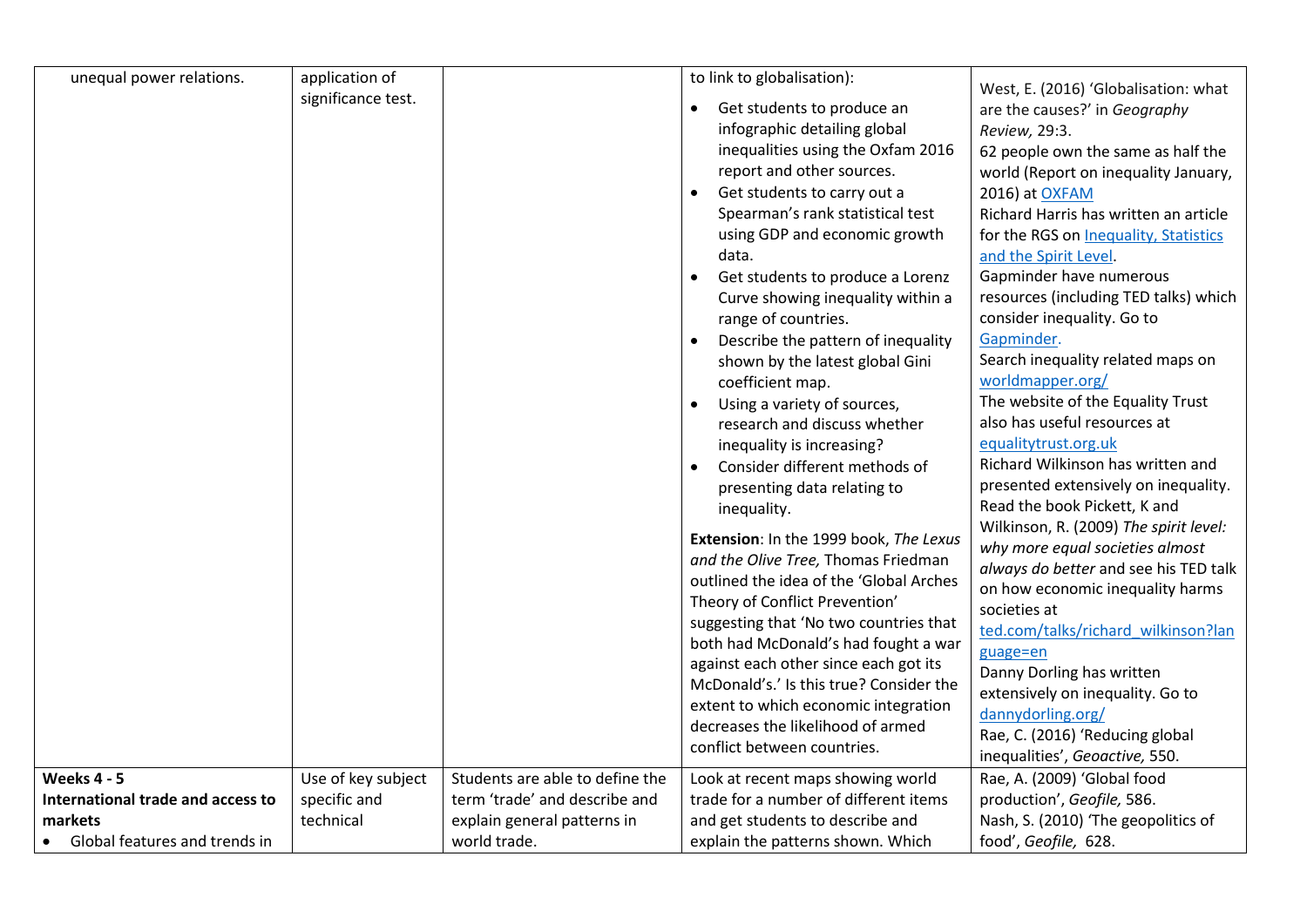| the volume and pattern of<br>international trade and<br>investment associated with<br>globalisation.<br>Trading relationships and<br>$\bullet$<br>patterns between large, highly<br>developed countries,<br>emerging major economies<br>and smaller, less developed<br>economies.<br>Differential access to markets<br>$\bullet$<br>associated with levels of<br>economic development and<br>trade agreements and its<br>impacts on economic and<br>societal wellbeing.<br>World trade in at least one<br>$\bullet$<br>food commodity or one<br>manufacturing product. | terminology.<br>Collect, analyse<br>and interpret<br>information from a<br>range of secondary<br>sources - including<br>factual, numerical<br>and spatial data.<br>Critical questioning<br>of information,<br>and sources of<br>information.<br>Online research.<br>Core and ICT skills.<br>Cartographic skills<br>- maps showing<br>movement. | Students appreciate the<br>unequal nature of world trade<br>and the dominance of a few<br>countries.<br>Students are aware of barriers<br>to trade and understand the<br>term 'protectionism'.<br>Students can discuss trading<br>relationships and patterns and<br>the conflicts which can result<br>from these.<br>Students are able to describe<br>world trade for a food<br>commodity and/or<br>manufactured product. | countries dominate world trade and<br>why? Make links back to trading blocs<br>and trade agreements.<br>Discuss the costs and benefits of<br>trading relationships.<br>Build a case study on a food<br>commodity or manufactured product:<br>cash crops such as bananas, coffee and<br>cocoa have great discussion potential<br>here due to their production largely<br>focused in LICs.<br>Define and discuss Fairtrade and<br>alternative trading organisations such<br>as Cafedirect and Traidcraft. Why are<br>these organisations viewed as more<br>ethical? How does Fairtrade differ to<br>Free trade?<br>Play the chocolate game or trade game<br>to make the point about unfair trade.<br>Extension: There has been much<br>discussion about the increasing role of<br>the Chinese in Africa. Research and<br>discuss the different viewpoints on this<br>investment. | Nagle, G. (2007) 'The globalisation of<br>food production', Geofile, 541.<br>Guinness, P. (2004) 'Globalisation:<br>mini case studies', Geofile, 464.<br>Worldwatch has some useful trade-<br>related resources<br>Guinness, P. (2005) 'Fair trade',<br>Geofile, 499.<br>Rutter, J. (2008) 'A case study of a<br>cash crop: coffee', Geofile, 565.<br>Global issues The banana trade war<br>Nagle, G. (2001) 'Maquiladora<br>development in Mexico', Geofile,<br>400.<br>Fairtrade has a huge resources<br>library detailing their work and<br>includes information on numerous<br>food commodities<br>There are numerous examples of the<br>chocolate/trade game. Two sources:<br>People and Planet - Sweet Injustice:<br>the chocolate game<br>Christian Aid: The Chocolate Trade<br>Game |
|------------------------------------------------------------------------------------------------------------------------------------------------------------------------------------------------------------------------------------------------------------------------------------------------------------------------------------------------------------------------------------------------------------------------------------------------------------------------------------------------------------------------------------------------------------------------|------------------------------------------------------------------------------------------------------------------------------------------------------------------------------------------------------------------------------------------------------------------------------------------------------------------------------------------------|---------------------------------------------------------------------------------------------------------------------------------------------------------------------------------------------------------------------------------------------------------------------------------------------------------------------------------------------------------------------------------------------------------------------------|--------------------------------------------------------------------------------------------------------------------------------------------------------------------------------------------------------------------------------------------------------------------------------------------------------------------------------------------------------------------------------------------------------------------------------------------------------------------------------------------------------------------------------------------------------------------------------------------------------------------------------------------------------------------------------------------------------------------------------------------------------------------------------------------------------------------------------------------------------------------------------|---------------------------------------------------------------------------------------------------------------------------------------------------------------------------------------------------------------------------------------------------------------------------------------------------------------------------------------------------------------------------------------------------------------------------------------------------------------------------------------------------------------------------------------------------------------------------------------------------------------------------------------------------------------------------------------------------------------------------------------------------------------------------------------------|
| Week 6<br>The nature and role of<br><b>Transnational corporations</b><br>(TNCs).<br>Analysis and assessment of<br>the geographical<br>consequences of global<br>systems to consider how<br>international trade and<br>variable access to markets                                                                                                                                                                                                                                                                                                                       | Collect, analyse<br>and interpret<br>information from<br>secondary sources<br>- including factual,<br>numerical and<br>spatial data.<br>Critical questioning<br>of information,<br>and sources of                                                                                                                                              | Students can describe the<br>characteristics of a TNC and<br>discuss their costs and benefits.<br>Students will be able to detail<br>the practices of one particular<br>TNC in detail.<br>Students acknowledge<br>changing nature of 21 <sup>st</sup> century                                                                                                                                                             | Students research and prepare<br>presentations on different TNCs<br>outlining their spatial organisation,<br>production processes and the social,<br>economic and environmental impacts<br>on the countries they operate.<br>Discuss why the role of TNCS in aiding<br>development can be viewed positively<br>and negatively.<br>Extended writing opportunities here:                                                                                                                                                                                                                                                                                                                                                                                                                                                                                                         | <b>Global Policy has some good</b><br>resources on TNCs<br>Oakes, S. (2012) 'Globalisation: a<br>risky business.' In Geography<br>Review, 25: 4.<br>Oakes, S. (2013) 'TNCs, the<br>geography of ownership, profit and<br>identity' in Geography Review, 26: 4.<br>Wraight, P. (2013) 'The role of TNCs<br>in food production and global trade                                                                                                                                                                                                                                                                                                                                                                                                                                               |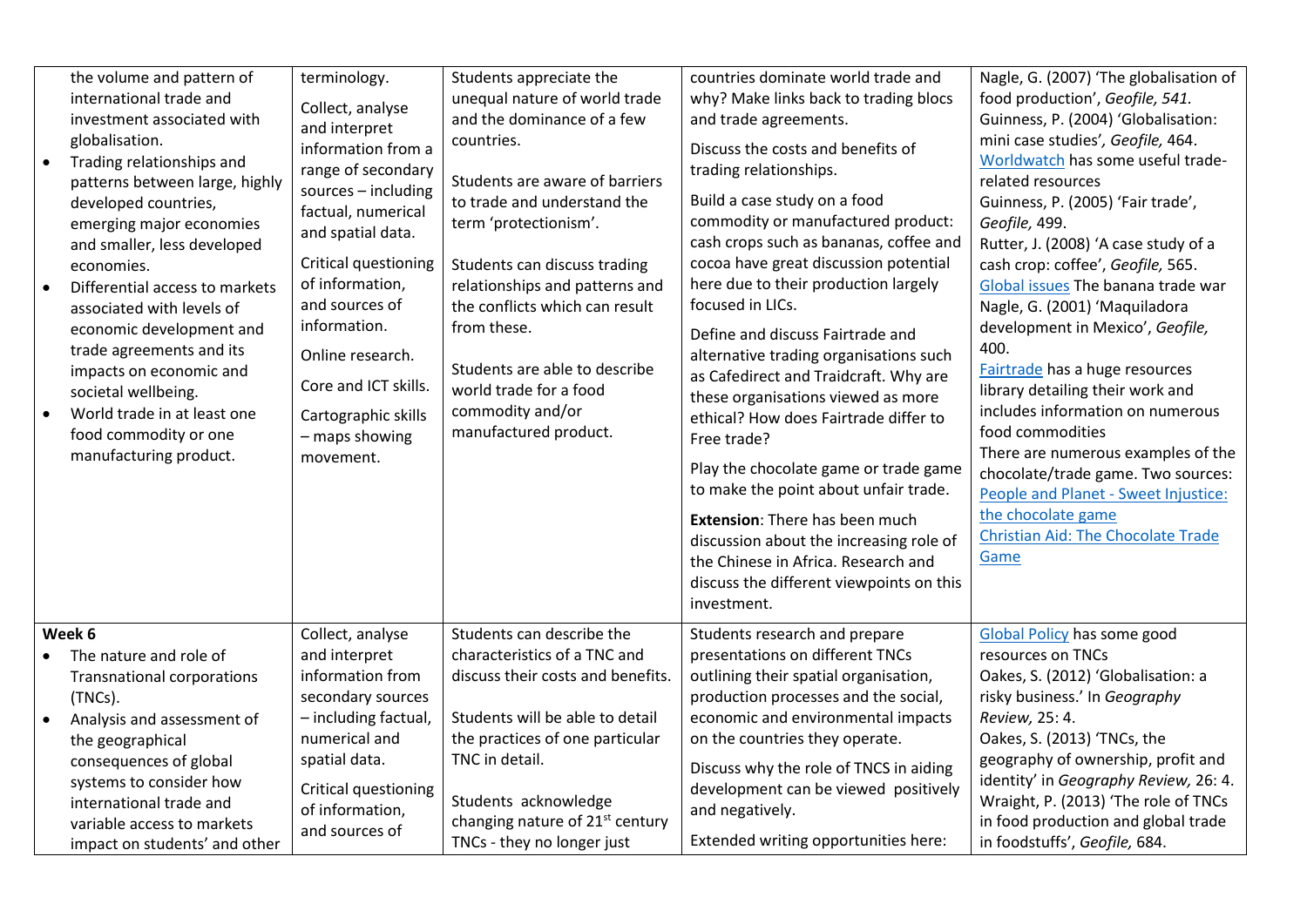| peoples' lives across the<br>globe.                                                                                                                                                                                                                                                                                                                         | information.<br>Online research.<br>Evaluating and<br>presenting findings<br>from research.<br>Core skills-<br>literacy.                                                                                                                                                                                   | originate from more developed<br>regions.<br>Students are able to discuss the<br>advantages and disadvantages<br>of globalisation (in more detail<br>and with a more critical eye).                                                                                                                                                                                                                     | 'The benefits of globalisation<br>outweight the costs.' Discuss.<br>Or<br>Assess the extent to which<br>international trade and variable access<br>to markets have impacted upon<br>people's lives across the globe.                                                                                                                                                                                                                                                                                                             | Melbourne, B. (2006) 'Transnational<br>corporations', Geofile, 513.                                                                                                                                                                                                                                                                                                                                                                                                                                   |
|-------------------------------------------------------------------------------------------------------------------------------------------------------------------------------------------------------------------------------------------------------------------------------------------------------------------------------------------------------------|------------------------------------------------------------------------------------------------------------------------------------------------------------------------------------------------------------------------------------------------------------------------------------------------------------|---------------------------------------------------------------------------------------------------------------------------------------------------------------------------------------------------------------------------------------------------------------------------------------------------------------------------------------------------------------------------------------------------------|----------------------------------------------------------------------------------------------------------------------------------------------------------------------------------------------------------------------------------------------------------------------------------------------------------------------------------------------------------------------------------------------------------------------------------------------------------------------------------------------------------------------------------|-------------------------------------------------------------------------------------------------------------------------------------------------------------------------------------------------------------------------------------------------------------------------------------------------------------------------------------------------------------------------------------------------------------------------------------------------------------------------------------------------------|
| Week 7<br>Global governance and the global                                                                                                                                                                                                                                                                                                                  | Use of key subject<br>specific and                                                                                                                                                                                                                                                                         | Students define the term<br>'global governance' and are                                                                                                                                                                                                                                                                                                                                                 | Students research the role of the<br>United Nations and the advantages                                                                                                                                                                                                                                                                                                                                                                                                                                                           | The United Nations website is a<br>useful starting point for this part of                                                                                                                                                                                                                                                                                                                                                                                                                             |
| commons<br>The emergence and<br>$\bullet$                                                                                                                                                                                                                                                                                                                   | technical<br>terminology.                                                                                                                                                                                                                                                                                  | aware of the key 'players' in<br>decision making.                                                                                                                                                                                                                                                                                                                                                       | and disadvantages of global<br>governance                                                                                                                                                                                                                                                                                                                                                                                                                                                                                        | the specification. It has resources on<br>both global governance and the<br>global commons                                                                                                                                                                                                                                                                                                                                                                                                            |
| developing role of norms, laws<br>and institutions in regulating<br>and reproducing global<br>systems.<br>Issues associated with<br>$\bullet$<br>attempts at global<br>governance.<br>The concept of the global<br>commons.<br>Acknowledgement peoples'<br>$\bullet$<br>rights to sustainable<br>development and the need to<br>protect the global commons. | Collect, analyse<br>and interpret<br>information from a<br>range of secondary<br>sources - including<br>factual, numerical<br>and spatial data.<br>Critical questioning<br>of information and<br>sources of<br>information.<br>Online research.<br>Evaluating and<br>presenting findings<br>from research. | Students outline the role of the<br><b>United Nations.</b><br>Students understand the need<br>for global governance and can<br>give recent examples.<br>Students discuss negative<br>issues associated with global<br>governance.<br>Students understand the term<br>'global commons' and can<br>name the four global commons.<br>Students understand the notion<br>of 'The tragedy of the<br>commons.' | Global governance has focused on a<br>number of international issues. Get<br>students to research and evaluate the<br>success of different strategies<br>adopted. Students could research<br>efforts to tackle:<br>Environmental problems such as<br>climate change<br>Reduction of poverty (MDGs, Post-<br>$\bullet$<br>2015 Sustainable Development<br>Goals)<br>Trade and investment inequities<br>$\bullet$<br>Human rights violations<br>$\bullet$<br>Civil conflict and<br>$\bullet$<br>Financial instability<br>$\bullet$ | <b>UN: Global Commons</b><br>UN: An early perspective - Our<br>Common Future: managing the<br>commons (1987)<br>Other organisations operating<br>internationally are connected to the<br>UN such as the United Nations<br>Development Programme (UNDP);<br><b>UN: Evaluation of Millennium;</b><br>Development Goals (2000-2015);<br>Post-2015 sustainable development<br>goals;<br>Intergovernmental panel on climate<br>change;<br><b>United Nations Framework</b><br>Convention on climate change; |
|                                                                                                                                                                                                                                                                                                                                                             | ICT skills - use of<br>crowd sourcing<br>and big data.                                                                                                                                                                                                                                                     | Students can give examples and<br>describe the importance of<br>laws and treaties aimed at<br>preserving the global<br>commons.                                                                                                                                                                                                                                                                         | International action on climate change<br>would be a good focus - it can link to<br>the carbon and water topic and<br>reference recent international climate<br>summits.<br>Discuss the notion of the global                                                                                                                                                                                                                                                                                                                     | The BBC: 2015 Climate change<br>summit details;<br>The wealth of the Commons<br>NGOs such as Greenpeace run<br>campaigns to protect the global<br>commons.                                                                                                                                                                                                                                                                                                                                            |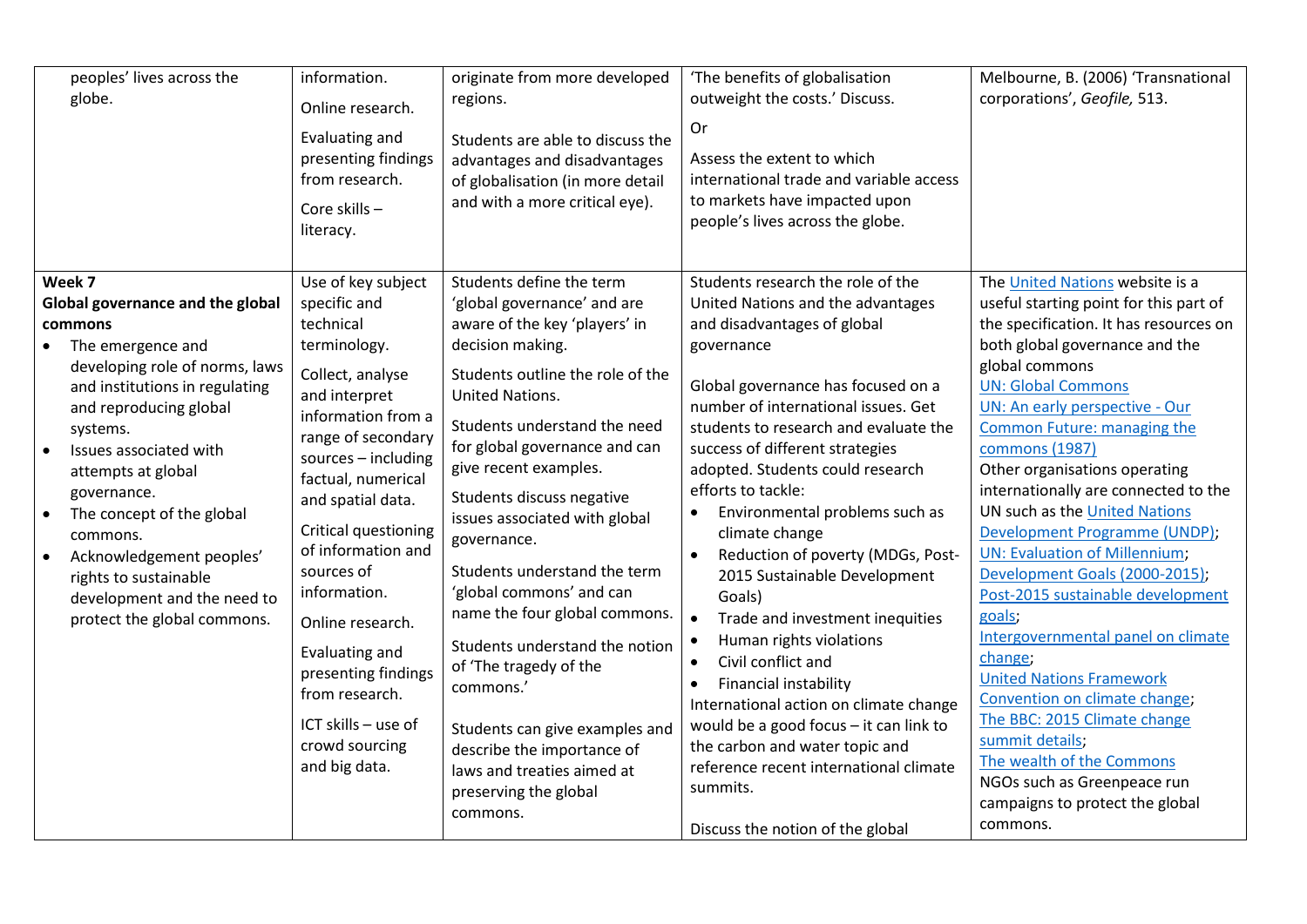|                                                                                                                                                                                                                                                                                                                                                                                                                                                                                                                                                                                                             |                                                                                                                                                                                                                                                                                                                                                                             |                                                                                                                                                                                                                                                                                                                                                                                                                                                                                                                            | commons and how they can be<br>protected. Look at examples of ways in<br>which crowd sourced events or<br>campaigns have sought to tackle global<br>(environmental) problems.<br><b>Extension: Discuss the notion that</b><br>cyberspace meets the definition of a<br>global common and should be policed.                                                                                                                                                                                                                                                                                                                                                                                                   |                                                                                                                                                                                                                                                                                                                                                                                                                                                                                                                                                                                                                                                                                                                 |
|-------------------------------------------------------------------------------------------------------------------------------------------------------------------------------------------------------------------------------------------------------------------------------------------------------------------------------------------------------------------------------------------------------------------------------------------------------------------------------------------------------------------------------------------------------------------------------------------------------------|-----------------------------------------------------------------------------------------------------------------------------------------------------------------------------------------------------------------------------------------------------------------------------------------------------------------------------------------------------------------------------|----------------------------------------------------------------------------------------------------------------------------------------------------------------------------------------------------------------------------------------------------------------------------------------------------------------------------------------------------------------------------------------------------------------------------------------------------------------------------------------------------------------------------|--------------------------------------------------------------------------------------------------------------------------------------------------------------------------------------------------------------------------------------------------------------------------------------------------------------------------------------------------------------------------------------------------------------------------------------------------------------------------------------------------------------------------------------------------------------------------------------------------------------------------------------------------------------------------------------------------------------|-----------------------------------------------------------------------------------------------------------------------------------------------------------------------------------------------------------------------------------------------------------------------------------------------------------------------------------------------------------------------------------------------------------------------------------------------------------------------------------------------------------------------------------------------------------------------------------------------------------------------------------------------------------------------------------------------------------------|
| Weeks 8-9<br>Antarctica as a global common<br>The geography of Antarctica<br>Threats to Antarctica arising<br>from climate change, fishing<br>and whaling, the search for<br>mineral resources and tourism<br>and scientific research.<br>Critical appraisal of the<br>$\bullet$<br>governance of Antarctica<br>including the UN, UNEP,<br><b>International Whaling</b><br>Commission, Antarctic Treaty,<br>Protocol on Environmental<br>Protection to the Antarctic<br>Treaty and the IWC Whaling<br>Moratorium.<br>The role of NGOs in<br>monitoring threats and<br>enhancing protection of<br>Antarctica | Use and annotate<br>illustrative and<br>visual material:<br>base maps, sketch<br>maps, geo-located<br>and digital<br>imagery.<br>Cartographic and<br>graphical skills.<br>Collect, analyse<br>and interpret<br>information from<br>secondary sources<br>including factual,<br>numerical and<br>spatial data.<br>Critical questioning<br>of information.<br>Online research. | Students can describe the<br>human and physical geography<br>of Antarctica<br>Students can discuss the<br>different threats to Antarctica<br>Students detail and critically<br>appraise the governance of<br>Antarctica including the UN,<br><b>UNEP, International Whaling</b><br>Commission, Antarctic Treaty,<br>Protocol on Environmental<br>Protection to the Antarctic<br>Treaty and the IWC Whaling<br>Moratorium.<br>Students can name different<br>non-governmental<br>organisations protecting the<br>Antarctic. | Get students to draw a detailed map of<br>Antarctica, labelling key physical<br>features and ice sheets. Students could<br>also draw a climograph. This Maye as a<br>large poster or student display<br>outlining other key features.<br>Look at (NASA) satellite images<br>showing recent changes in Antarctica<br>such as ice break ups - why is this<br>happening?<br>Investigate threats to Antarctica and<br>the different organisations and treaties<br>which protect it. How successful have<br>these been? The BAS website<br>Discovering Antarctica is an excellent<br>source of information. Students could<br>write an article for a magazine or blog<br>outlining the threats facing Antarctica. | The British Antarctic Survey (BAS)<br>(educational website for the BAS) is<br>a useful starting point for resources<br>on Antarctica.<br><b>Antarctic and Southern Ocean</b><br>Coalition (ASOC) is the website of<br>ASOC, an NGO working to preserve<br>the Antarctic continent and the<br>surrounding Southern Ocean.<br>Cool Antarctica is also good.<br><b>Scientific Committee on Antarctic</b><br>Research (SCAR) develops and<br>coordinates scientific research<br>efforts on Antarctica.<br>Garrington, S. (2009) 'The<br>exploitation of the Southern Ocean',<br>Geofile, AQA3.<br>Nash, S. (2008) 'Antarctica - politics,<br>resources and tourism: 'More than<br>ice and penguins', Geofile, AQA1. |
| Analysis and assessment of<br>the geographical<br>consequences of global<br>governance.                                                                                                                                                                                                                                                                                                                                                                                                                                                                                                                     | Core and ICT skills.                                                                                                                                                                                                                                                                                                                                                        | Students assess the<br>geographical consequences of<br>global governance.                                                                                                                                                                                                                                                                                                                                                                                                                                                  | (Role play) debate on the future of<br>Antarctica: students adopt the roles of<br>different stakeholders (scientists, oil<br>prospectors, tourists, Greenpeace,<br>ASOC representatives, International<br>whaling commission, climate scientists,                                                                                                                                                                                                                                                                                                                                                                                                                                                            | NASA has been monitoring ice break<br>ups on Antarctica NASA: Antarctica's<br>Larsen B Ice Shelf<br>See also <b>Ecowatch: Nansen ice shelf</b>                                                                                                                                                                                                                                                                                                                                                                                                                                                                                                                                                                  |